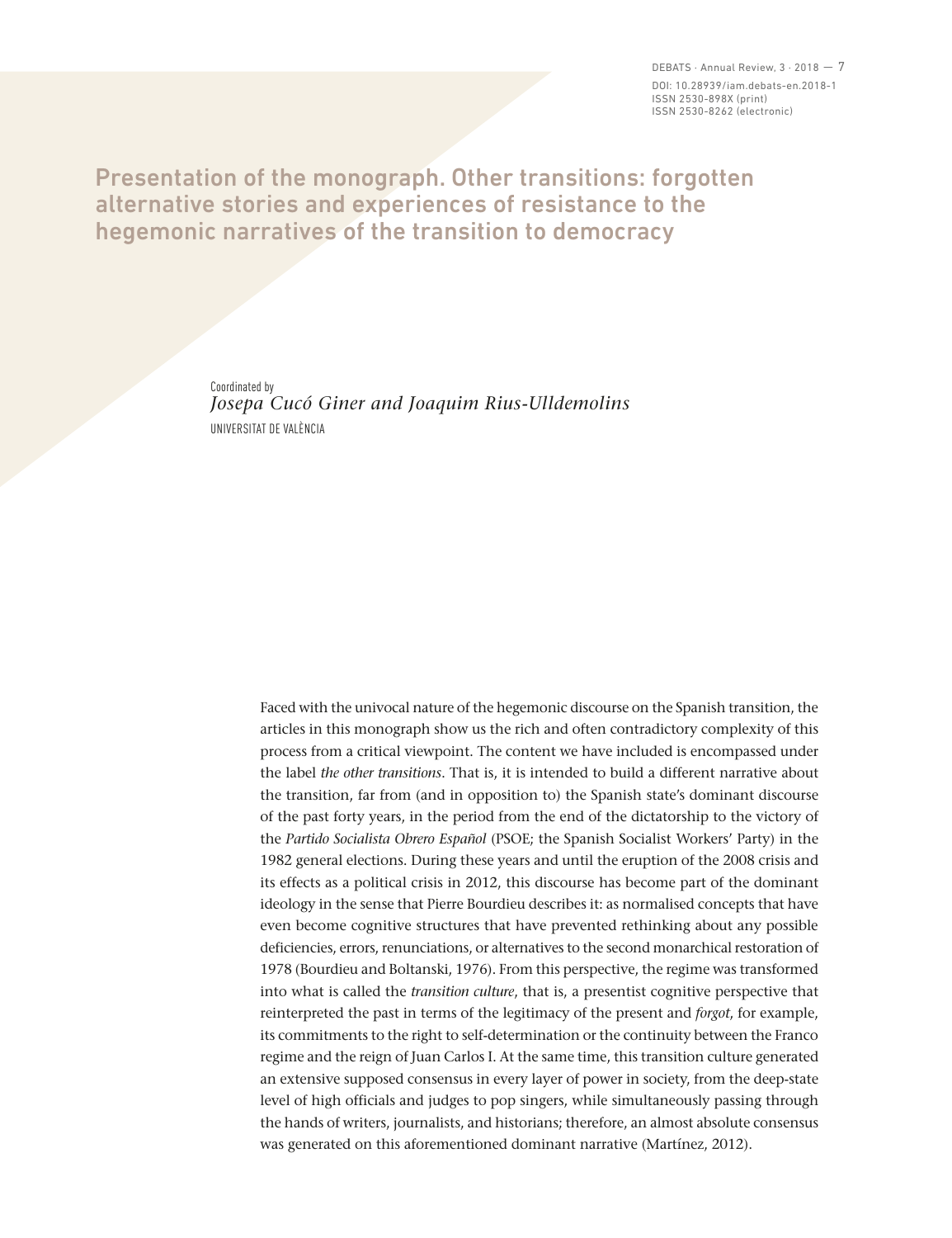During these years a crack emerged in the academic fields and politics related to the Spanish state between those who supported the transition [narrative] and those who criticised it. The former considered it as a model (if not a model of an ideal, quality democracy, at least as a peaceful pathway to democracy), while the latter, see it as a lost opportunity, or worse, as a betrayal of popular hopes by its leaders. The debate, however, was unbalanced, because those in favour of the transition had powerful representatives in the media or occupied central positions in intellectual and cultural fields, such as in magazines, publishers, or cultural institutions (Pecourt, 2008). The result of this hegemony was the reification of a discourse that cited the transition as a successful pact between elites (with different nuances regarding the role of the anti-Franco movement)—a transition into law without breaking the law. This discourse produced a consensus on both the right and the left regarding the pact: the monarchy was enthusiastically praised as a modernising element which provided continuity to idealistic extremes and which brought overall balance to the process, having achieved—at least in appearance—a move from an authoritarian regime in crisis to a democratic system comparable in every way to advanced Western democracies. Finally, as a corollary to the arguments in favour of the new regime of 1978, there was a deafening silence regarding the crimes of Francoism and the repression and violence of this period (Casals, 2016).

At the same time, the triumph of the new status quo and the discourse that legitimised it led to the exclusion of other political tendencies that advocated a rupture; in fact, all the positions to the left of PSOE and the *Partido Comunista de España* (PCE; the Communist Party of Spain) were banished to the catacombs of political and cultural life. Thus, the discourse of the revolutionary left, of anarchism or of anti-capitalist social movements, which criticised the new regime as oligarchic and for disappointing the expectations of a large part of the popular sectors and national minorities of the state, was silenced because, to a large extent, they were disappointed by the development of this new autonomic regime that, very soon, closed off any expectations of a democratising change or of greater decentralisation (Bagur and Diez, 2005; Cucó, 2002).

However, even though it was far from the best model among the possible processes for democratisation, the transition into the Spanish state went forward, starting with the absence of a legal, political, or cultural break with the previous regime. The hegemonic stories about this change of regime have obviated the way in which the elitist and strongly oligarchic regime transitioned into the Spanish state, as compared to Portugal, whose transition involved a rupture and a deeper democratisation (Fishman and Lizardo, 2013). We would have to wait until the year 2000 for the return of critics willing to widen the scope of their analysis, so that they could again occupy a more central space in social and academic debates and leave behind the ostracism to which they had been confined for the last 30 years. With this change, several books about the struggles of the political forces trying to break away from the dictatorship and monarchical continuity emerged (Wilhelmi, Soto, Blanco, et al., 2016), there were conferences and meetings about the other protagonists of the transition (Fundación Salvador Seguí, 2017), and documentaries aimed at recovering this historical memory, including other periods of repression and popular response, such as the murder of Valentín González in Valencia during a strike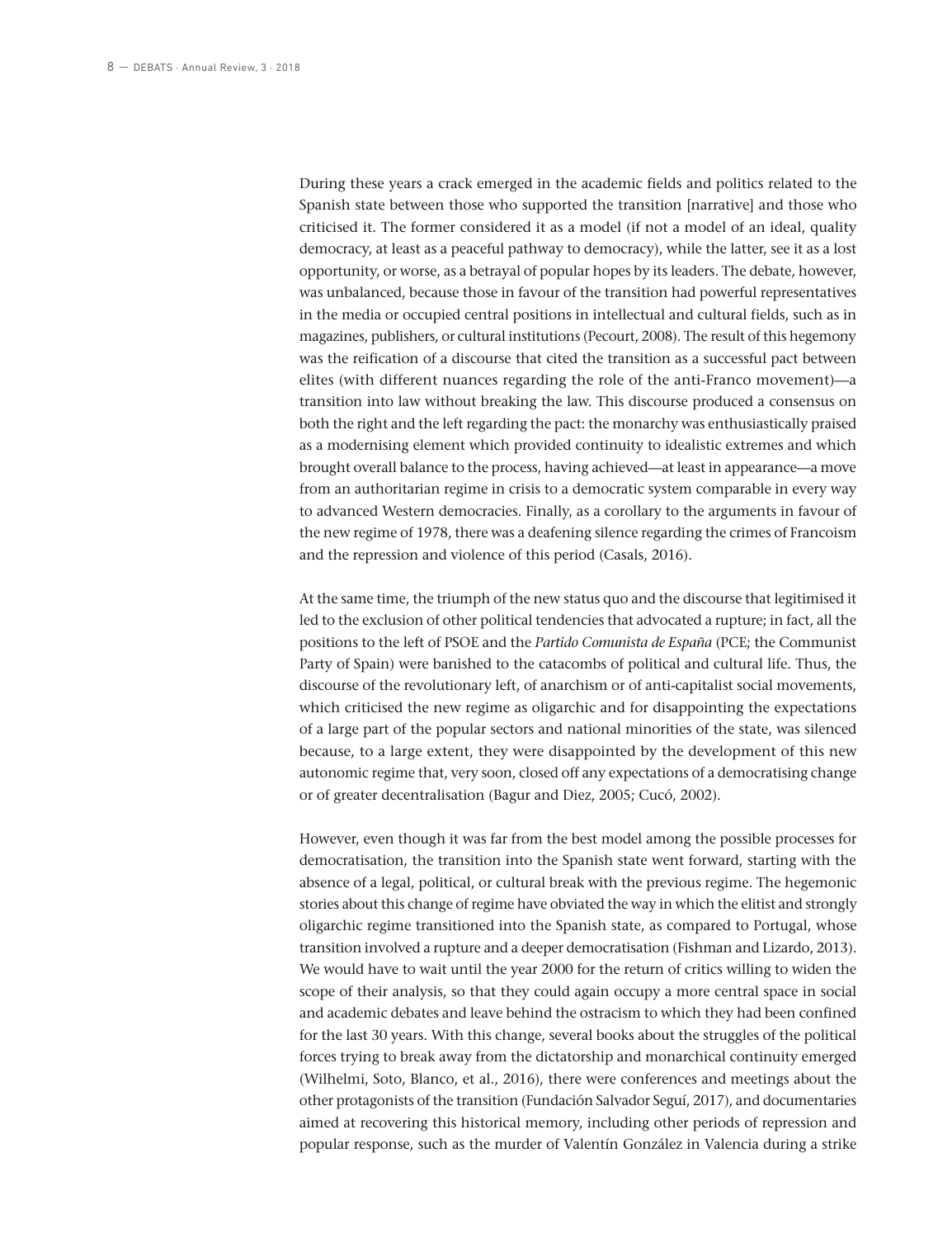(*Confederación General del Trabajo*; General Confederation of Labour, 2017). Thus, the role the other leftists, the revolutionary trade union movement, or the social, ecological, feminist, and LGBT movements played in the transition has now been recovered and is valued, while town squares have again started to fill up, converging the previous generations of activists with the new guard (Antentas, 2016).

Therefore, this monograph endeavours to correct these deficits in the analysis of the transition and to give a voice to the dimensions that, despite their historical importance, have remained muffled or silenced since because they were not coherent with the consensual, elitist, and rose-tinted idea of the transition and were thus subject to the exercise of ideological power during this period. This is also why we would like to recover the history of the parties and social movements on the far left who made agreements with the regime; this allows the emergence of the incipient new social movements to be analysed, shedding light on the police-enforced repression and ideological silence that the sectors who were proposing a democratic break with the previous regime—and an alternative social system—were subjected to. Simultaneously, we also aim to give a voice to critical narratives about the transition and take stock of the interruptions or continuities with current political parties and movements including the anti-globalisation and urban movements, the wave of mobilisation that started on 15 May 2011 that we now refer to as the 15M Movement (or simply, 15-M), and those of the territorial crises or the socalled new 21st century policy, that are all now fighting for social and political change.

The work of Jordi Borja and Jaime Pastor offer us converging panoramic views that link two critical moments of unrest in Spanish society: the past—represented by the democratic transition—and the present. However, their positions and visions are separate and different from each other; their divergences are evident both in their differential treatment of the PCE and the *Partit Socialista Unificat de Cataluny*a (PSUC; the Unified Socialist Party of Catalonia), and in the emphases and silences present in their respective narratives. Thus, while Borja alludes to the role of the PSOE, Pastor does not mention it; some positions are inversed with regard to the revolutionary left, while intriguingly, they are absent from Boria's essay.

The article by Jordi Borja presents the transition as a process which was impregnated, from the beginning, with strong restrictions and ambiguities, but which, nevertheless, had the virtue of unlocking the path to democracy. Therefore, despite the limited and frustrated character [of the transition] and even though a political culture steeped in reactionism still persists, he considers it erroneous to establish a continuity between the transition and Francoism. The myths and counter-myths woven around them both serve Borja to link the political past and present and to reflect on a possible horizon that brings us closer to utopia. The transition's 'winners' generated a narrative (the myth of an 'angelic' transition) that spread all over the world and helped to affirm the 'exemplary character' of this new democracy. But qualifying this, in Borja's words, "irritating historical falsification" myth does not lead the author to extol the supposed successes of the counter-myth. Initially generated by the anti-Franco activists' frustration at not seeing the major political and social changes they had expected from the transition, their current incarnations which—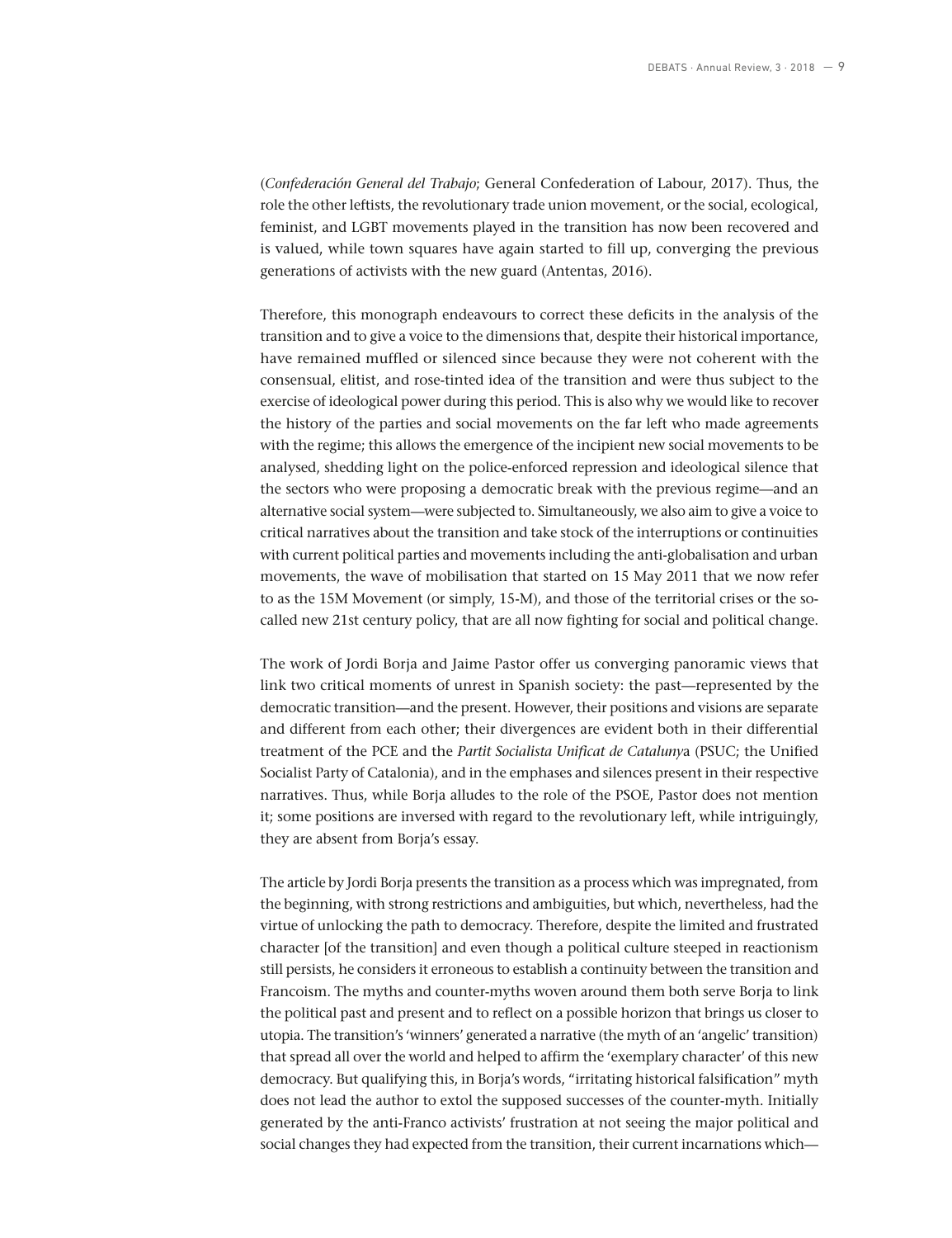according to Borja—are more ideological, primal, and based on prejudice rather than knowledge, have been forged by new generations (e.g., *Comuns*, *Podemos*, *En Marea*, and *Compromis*) who are struggling from different platforms to comprehensively renew Spanish democracy—challenges the author weighs up in his work.

Jaime Pastor's work offers us a synthetic and carefully thought out version of the democratic transition. The narrative adopts a cyclical structure: it begins and ends with the current sociopolitical crisis and the new cycle of protests that accompanied it. Considering both these issues (the crisis and protests), leads him to critically investigate the roots of the current regime (the transition) and the myths surrounding them. First it describes the phases which helped create some of the basic consensuses established between the majority of the forces at the time (the 'de facto powers', the reforming elite, and the moderate opposition): agreements with significant effects on the past, present, and future of Spain. These consensuses crystallised into three key milestones: the Amnesty Law (1977), the Moncloa Pacts (1977), and the Constitution (1978), to which the text devotes special attention, mentioning their weaknesses and inconsistencies. Pastor then reveals his thesis on the transition: it was an asymmetric transaction with very serious consequences, among which he highlights the rapid process of transformation which the main opposition parties experienced in order to adapt to the limits of change marked by the de facto powers and to be able to present themselves as alternatives to the government of the right-wing parties—mainly the *Unión de Centro Democrático* (UCD; the Union of the Democratic Centre) and the *Alianza Popular* (AP; People's Alliance).

Next, the articles by Pilar Toboso and Josepa Cucó refer, respectively, to two important actors in the transition—the feminist movement and the revolutionary left—which were excluded from the official discourse and which academia has, in general, paid insufficient attention. Both movements started from a similar base—premises and claims shared with their European homonyms and the development of certain characteristics because of the pressure of the Francoist context—but the course of the Transition affected them in very different ways. Thus, the Toboso's essay shows the notoriety of post-Franco feminism, which in the long term came to alter the dominant social and family model, and simultaneously contributed to the consolidation of the democratic culture. Three important factors were at the base of its success. First, although it was very active it was still a minority movement; despite this, the feminist movement's objectives and campaigns managed to get them visibility and grab media attention, which was very important in gaining them an audience. Second, in parallel, feminists created their own meeting spaces (bookstores, magazines, publishing houses, etc., the "subaltern counterpublics" which Nancy Fraser refers to), where they formulated counter-narratives and interpretations, outlined interests and needs, and started circulating them (Fraser, 1999). Third, despite their internal disagreements, Spanish feminism managed to create a unified space (the Platform of Feminist Organisations), from which common objectives and actions were built. Upon this backdrop, thanks to the work of their 21 members in the Spanish Parliament, who were elected in the 1977 elections, and the pressure of the movement in the streets, a new stage was set that forced the modification of the law to make it more egalitarian.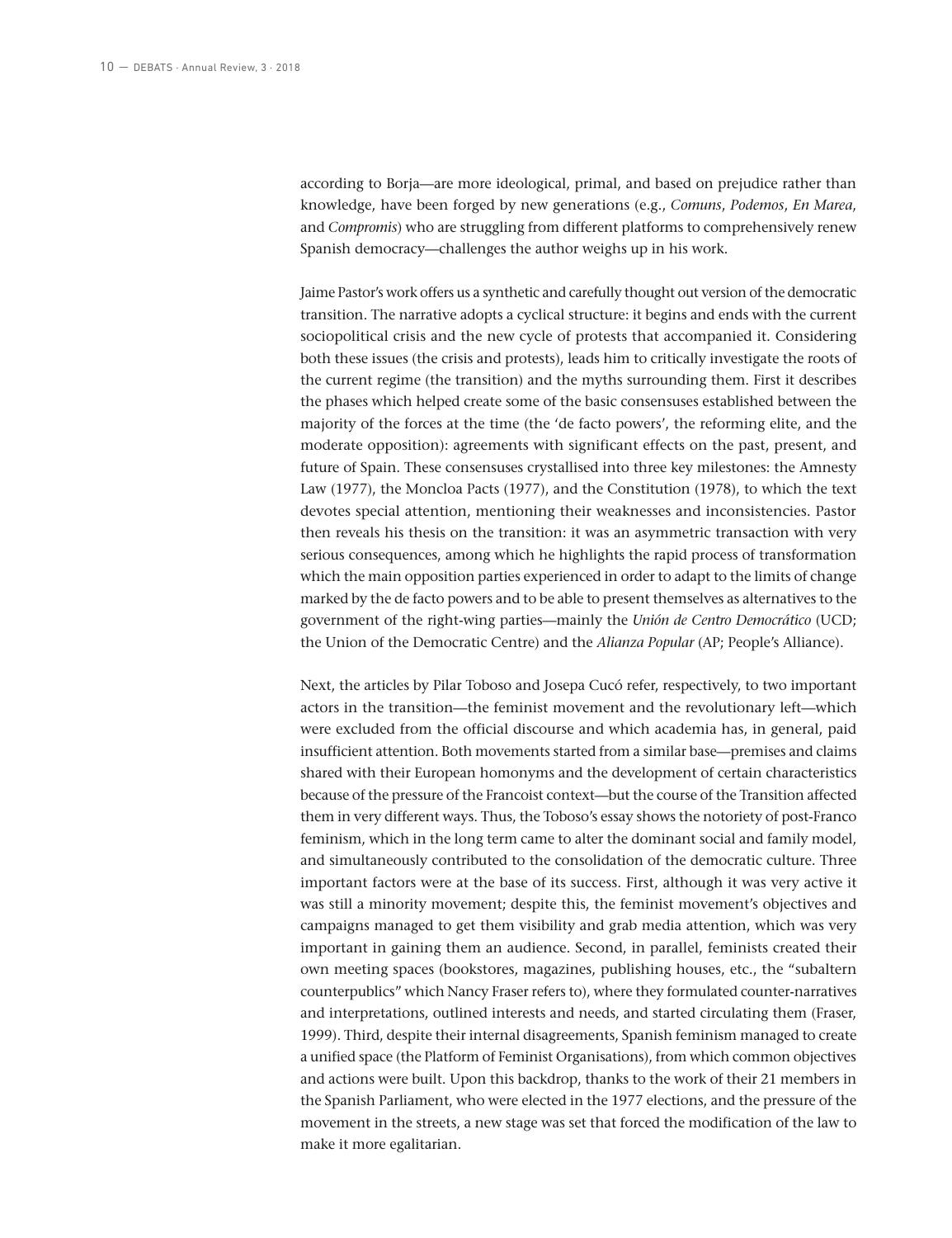As shown by the evidence presented by Cucó, the revolutionary left's fortunes were almost the opposite. Formed towards the end of the 1960s, these different groups experienced a brief but intense period of growth towards the middle of the 1970s when they played a decisive role in the conflicts of certain sectors of production and in the rallies that, at that time, shook the core of Spanish society, especially in terms of grassroots, student, and feminist movements. During this period, and in the midst of a marked fragmentation, these different revolutionary organisations developed considerable activism in factories, streets, universities, and neighbourhoods. They also actively worked in favour of a democratic rupture, downplaying the extent of their revolutionary discourse in order to claim the aforementioned strategy as their own. But their progression was limited by the particular dynamics of the political change after Franco's death. They were excluded from the negotiations and pacts between the Francoist government and the moderate opposition, and so they suffered important defeats in the successive electoral elections held before 1980. Among other reasons, this succession of defeats led to a rapid decline in support from the groups they led, and shortly after this resulted in a generalised process of extinction which very few survived.

Although, like the essay by Cucó, the article by Benjamín Tejerina also recognises a certain appeasement and disenchantment in the two decades after the transition, it also highlights the exceptional breadth of the mobilisation during the 1970s and its capacity to create and consolidate the student, worker, neighbourhood, anti-nuclear, feminist, and nationalist movements that characterised the initial stages of the regime of 1978 and simultaneously sewed the seed of successive waves of mobilisation until the present day. Tejerina enhances the traces of these events to make them visible; he puts an end to the silencing of the Franco regime, describes how the active citizenship took to the streets, and details the collectivisation of generations of activists. At the same time, he also emphasises their institutionalisation during the democratic period and their ability to detect social problems and achieve legal reforms, not so much from the consensus recorded in the official historiography of the transition, but more from the point of a deep ideological conflict that, for the large part, is still present, as we can see in the new upsurge in mobilisation during 15-M.

Finally, two articles prepared by Arnaud Dolidier and Pere Beneyto coincide by highlighting the role the unions played in the transition, although their evaluations of the result of such participation partially differ. On the one hand, Beneyto criticises the elitist vision of the transition and characterises it as a collective work in which the labour movement played a prominent role. Based on his analysis of the great strikes of 1976 to 1979, he proposes that the labour and union movement subsequently played a proactive role in the construction of a new model of dominant relations, a dimension little recognised by the preponderant accounts of the transition. On the other hand, focusing on the grassroots trade union movement, Dolidier analyses the workers' social movements during the Spanish democratic transition, specifically between 1976 and 1978. According to Dolidier, in this period we can observe the transformation of the discourses and representations of the workers' assemblies which had played a large part in the struggle against the Franco regime and that had threatened to overwhelm the transition agreed by the old Francoist